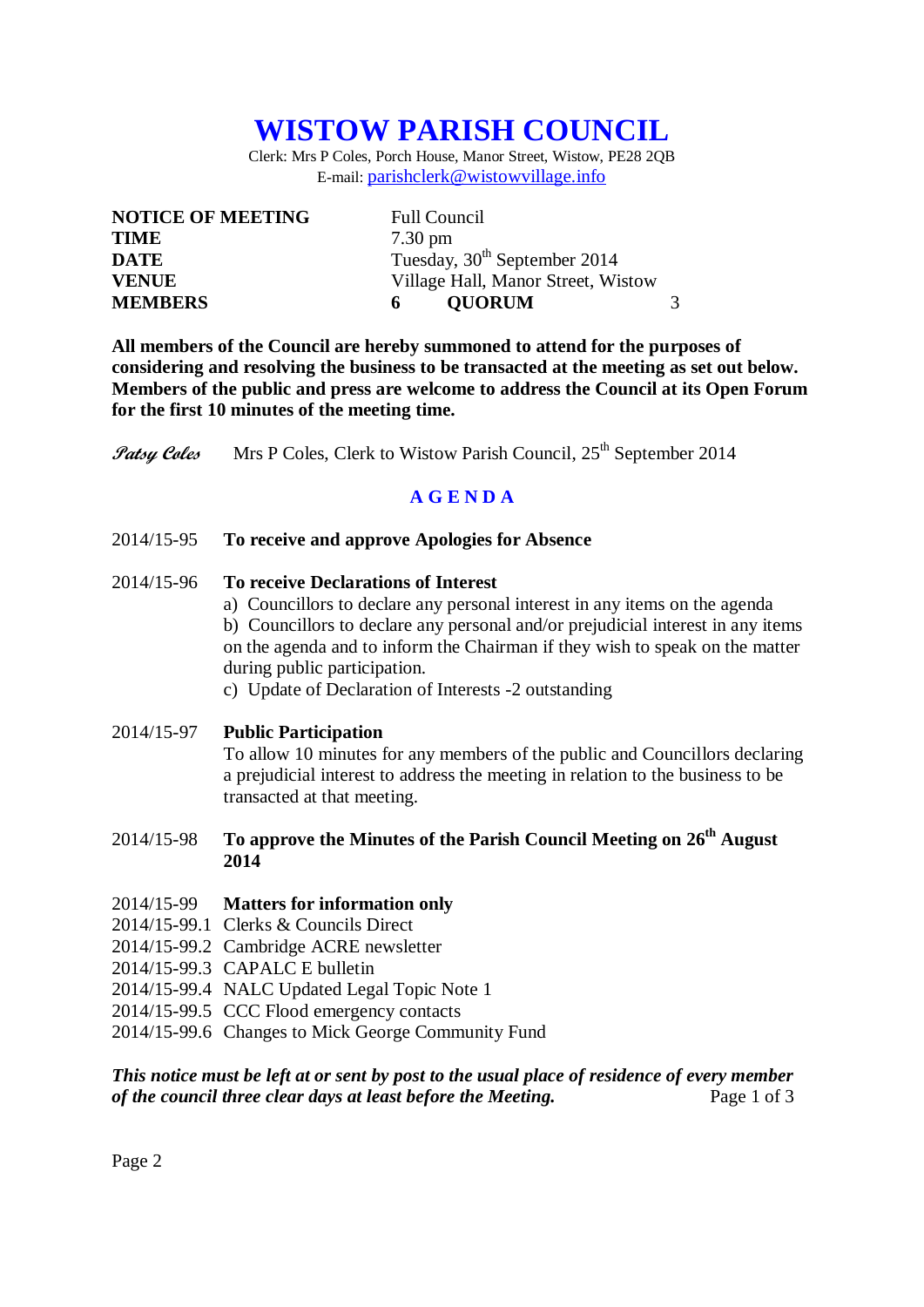#### 2014/15-100 **Policing Matters**

2014/15-100.1Speedwatch Update, including email from Dave McCandless 2014/15-100.2 Update on crime figures

2014/15-101 **To receive reports from County and District Councillors** Mr M Tew, Mr P Bucknell, Mrs A Curtis

## 2014/15-102 **Finance**

- a) to approve the Financial Statement and cashflow for 2014/15
- b) to approve payment of outstanding amounts

| Parrot Print – Warbler              | £45.00  |
|-------------------------------------|---------|
| Zen Internet                        | £69.44  |
| Cambridge Water, cemetery standpipe | £19.31  |
| $CAPALC - training$                 | £200.00 |
| Douglas Tonks, quarterly salary     | £792.78 |
| Came & Co, Insurance                | £779.55 |
|                                     |         |

c) signature changed on Lloyds accounts

d) proposed budget for 2015/16 to discuss precept

## 2014/15-103 **Correspondence**

- 2014/15-103.1Request for donation from CAB
- 2014/15-103.2 Apology from Mrs Curtis in local paper
- 2014/15-103.3 Email from Mr Evans regarding tree at Oaklands Close
- 2014/15-103.4 Email from Mr Williamson regarding distribution of flyers
- 2014/15-103.5 Ramsey Initiative request for meeting dates for Informer
- 2014/15-103.6 Email from Roy Reeves regarding Timebanking
- $2014/15$ -103.7 Invite to Flood Forum on  $19<sup>th</sup>$  November 2014
- 2014/15-103.8 Response to query regarding Rooks Grove Farm Barn

# 2014/15-104 **To consider any Planning Applications received**

2014/15-86.1 None received

# 2014/15-105 **Highways Report/Traffic Matters**

- 2014/15-105.1MVAS purchase update on outstanding matters
- 2014/15-105.2Any other traffic/road matters The Grove
- 2014/15-105.3White lines at the junction of Parsonage Street and Church Street

2014/15-105.4Training for Mr Leigh as new Highway Warden

# 2014/15-106 **Maintenance Issues**

- 2014/15-106.1Playground any outstanding matters and quotes for preservation
- 2014/15-106.2Playground rota/risk assessment forms, Mr Leigh July, Mr Hodson August and September
- 2014/15-106.3Grass cutting quotes for next season, add pollarding on Mill Road
- 2014/15-106.4Plan to fill out allotment hedge
- 2014/15-106.5Removal of PC1 and other streetlight issues

*This notice must be left at or sent by post to the usual place of residence of every member of the council three clear days at least before the Meeting.* Page 2 of 3